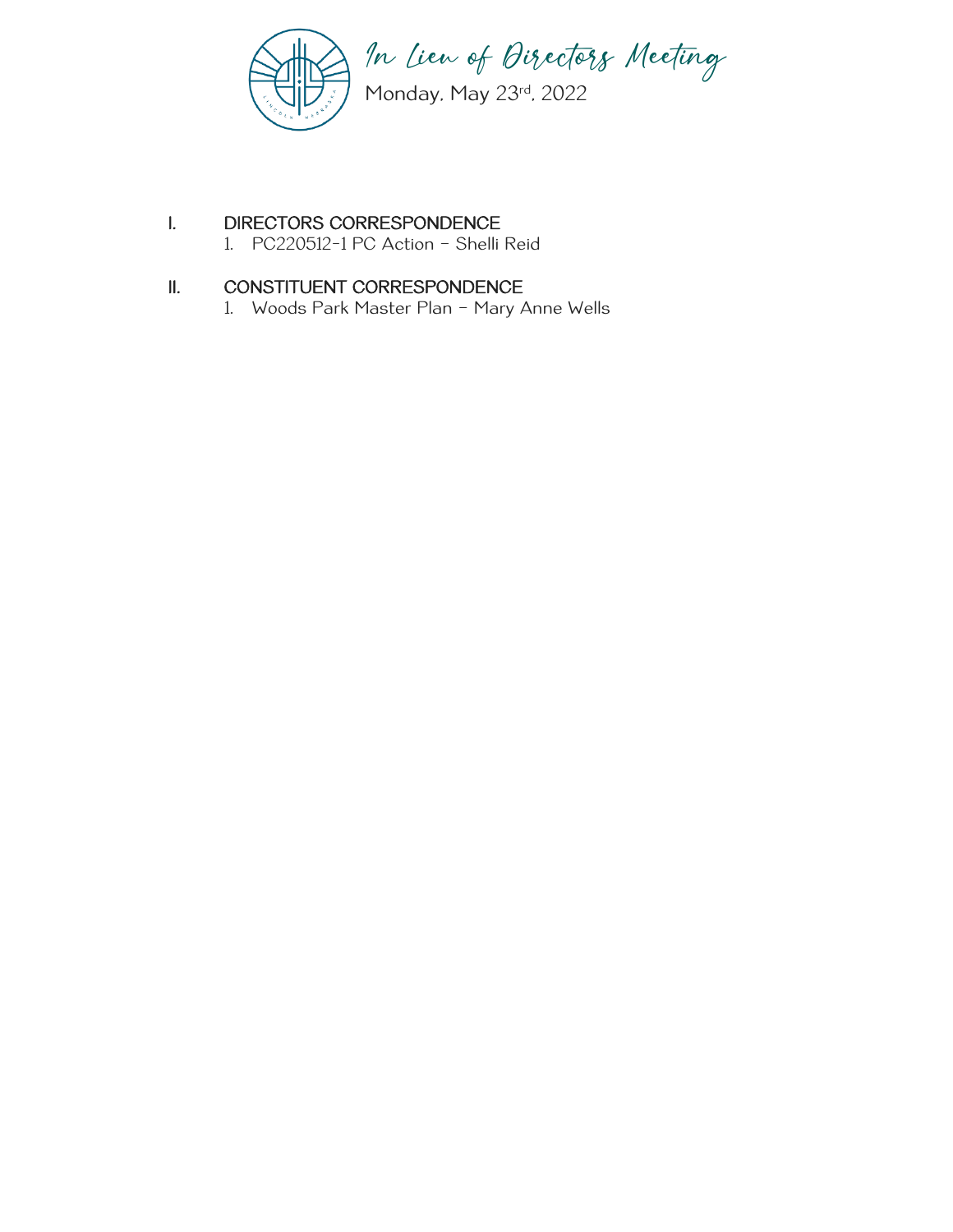# **\*\*ACTION BY PLANNING COMMISSION\*\***

**NOTICE: The Lincoln/Lancaster County Planning Commission will hold a public hearing on Wednesday, May 11, 2022, at 1:00 p.m. in Hearing Room 112 on the first floor of the**  County-City Building, 555 S. 10<sup>th</sup> St., Lincoln, Nebraska. For more information, call **the Planning Department, (402) 441-7491.** 

> **\*\*PLEASE NOTE: The Planning Commission action is final action on any item with a notation of \*FINAL ACTION\*. Any aggrieved person may appeal Final Action of the Planning Commission to the City Council or County Board by filing a Notice of Appeal with the City Clerk or County Clerk within 14 days following the action of the Planning Commission.**

> **The Planning Commission action on all other items is a recommendation to the City Council or County Board.**

> **The Planning Commission will be allowing testimony on agenda items by videoconferencing. For those who wish to testify by video, you must register with the Planning Department Office to participate by calling 402-441-7491 or emailing Plan@lincoln.ne.gov by 10:00 a.m. the day of the meeting. You will be asked to provide your name, address, phone number and the agenda item(s) you wish to speak on, and your position on this item. On the day of the hearing, you will receive a link via email, which will be needed to join the hearing to provide your testimony.**

# **AGENDA**

# **WEDNESDAY, MAY 11, 2022**

# **[Commissioners Cruz and Ryman Yost absent]**

Approval of minutes as amended of the regular meeting held March 30, 2022. **\*\*APPROVED: 7-0 (Cruz and Ryman Yost absent)\*\*** 

Approval of minutes of the regular meeting held April 27, 2022. **\*\*APPROVED: 7-0 (Cruz and Ryman Yost absent)\*\***

## **1. CONSENT AGENDA (Public Hearing and Administrative Action)**

#### **CHANGE OF ZONE:**

1.1 CHANGE OF ZONE 15021A, to amend the Victory Park PUD (Planned Unit Development) to increase allowable building height from 2 stories to 3 stories up to 50 feet for multi-family structures and adjust the lot layout for further platting, with associated waivers, on property generally located at 600 South 70th Street. **Staff recommendation: Conditional Approval Staff Planner: George Wesselhoft, 402-441-6366, gwesselhoft@lincoln.ne.gov This item was removed from the Consent Agenda for a separate public hearing. Planning Commission recommendation: CONDITIONAL APPROVAL: 7-0 (Cruz and Ryman Yost absent), as set forth in the conditions of the staff report dated April**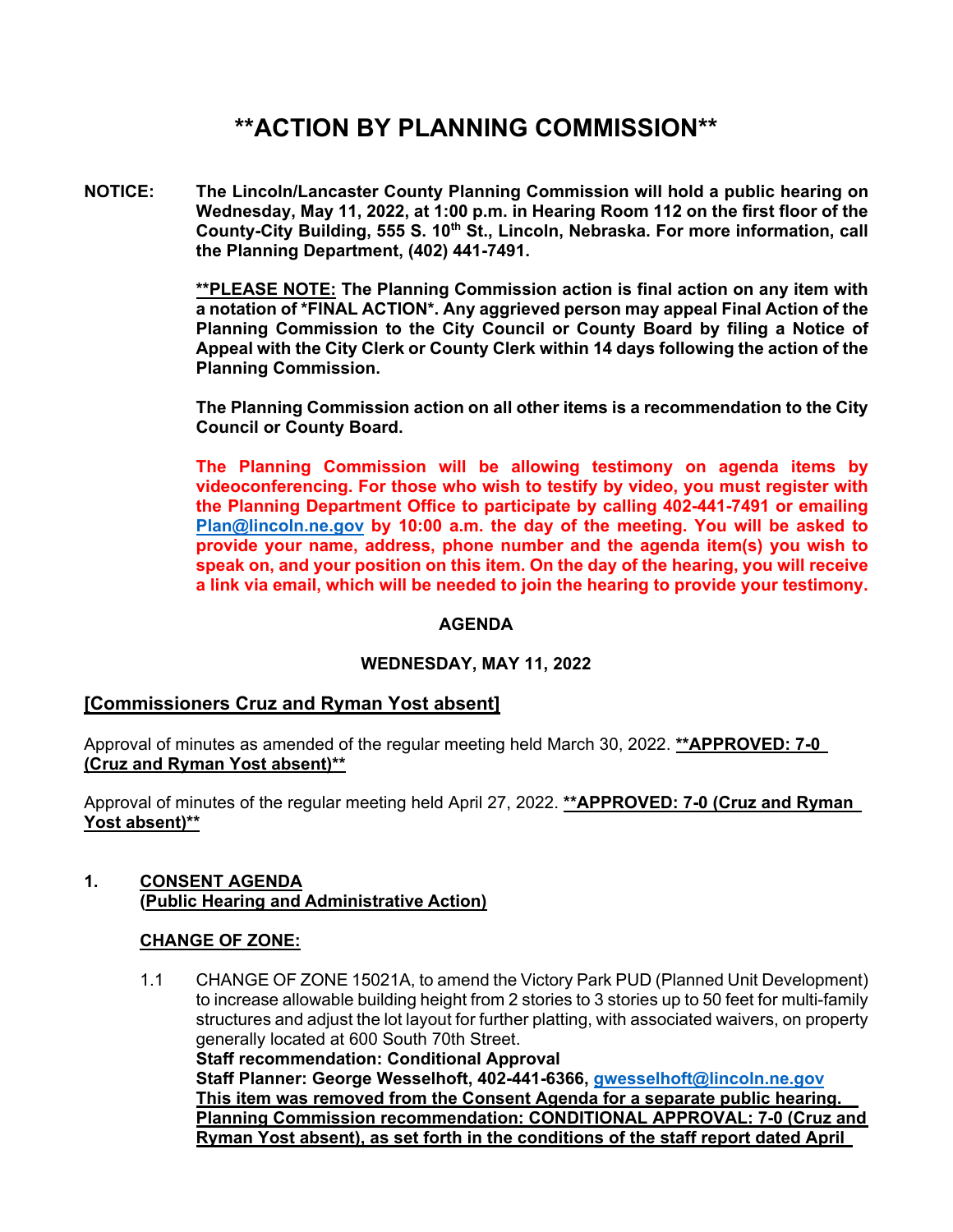## **28, 2022, as amended by the Commission. Public hearing before the City Council is tentatively scheduled for Monday, June 6, 2022, 3:00 p.m.**

### **MISCELLANEOUS:**

- 1.2 MISCELLANEOUS 22004, to review the proposed determination that the Coyote/Finke Redevelopment Area be declared blighted and substandard as defined in the Nebraska Community Development Law, on property generally located North of O Street between North 66th and North 70th Streets along the MoPac trail. **Staff recommendation: Finding of Substandard and Blighted Conditions Staff Planner: George Wesselhoft, 402-441-6366, gwesselhoft@lincoln.ne.gov Planning Commission recommendation: FINDING OF SUBSTANDARD AND BLIGHTED CONDITIONS; 7-0 (Cruz and Ryman Yost absent), Public hearing before the City Council is tentatively scheduled for Monday, June 13, 2022, 3:00 p.m.**
- **2. REQUESTS FOR DEFERRAL: None**
- **3. ITEMS REMOVED FROM CONSENT AGENDA: Item 1.1**

#### **\* \* \* \* \* \* \* \* \* \***

# **AT THIS TIME, ANYONE WISHING TO SPEAK ON AN ITEM NOT ON THE AGENDA, MAY DO SO.**

#### **\* \* \* \* \* \* \* \* \* \***

**Adjournment: 2;03 p.m.** 

**PENDING LIST:** *CHANGE OF ZONE 21024, from B-1 (Local Business District) to H-2 (Highway Business District), on property generally located at 4615 Vine Street.* 

> *PRELIMINARY PLAT 04011A, for a preliminary plat amendment to show a revised street layout, with associated waiver, on property generally located at Waterford Estates Drive and Linwood Lane.*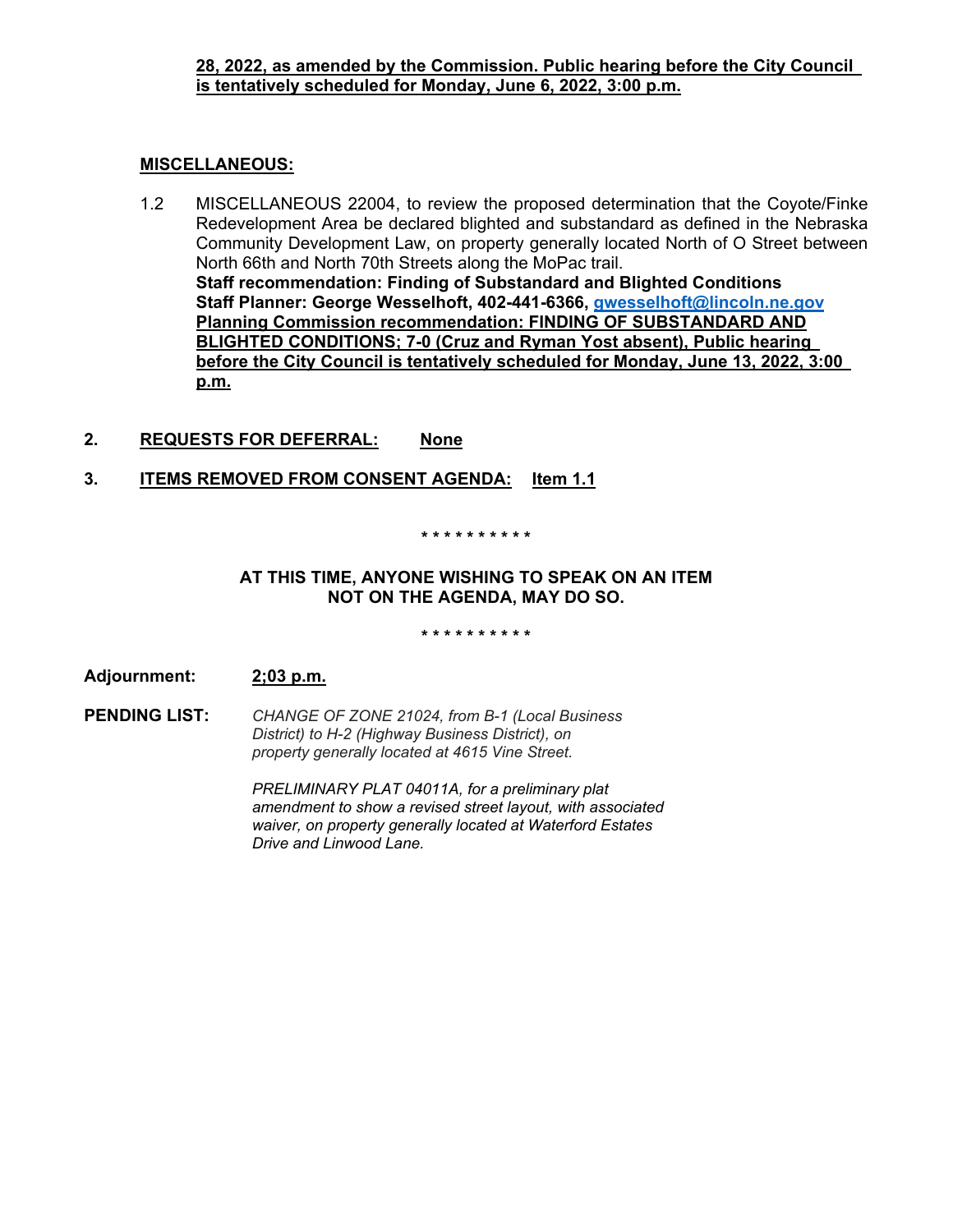$|2|$ May 15, 2022

Dear City Council Members,

Another Master Plan update to Woods Park adding six tennis courts, a building and a parking lot is in the works. This will make it the  $6^{th}$  or  $7^{th}$  master plan update/amendment in 35 years. How many other parks in Lincoln have been updated and amended as many times as Woods Park?

I would like to see an updated Master Plan for Woods Park that will finally put a stop to the encroachment of the tennis facility into the green space, improve the pedestrian circulation, add seeding and irrigation to the existing open fields and add park amenities such as benches, picnic tables and trees.

Woods Park is one of the remaining green spaces in the center of Lincoln and serves a wide breadth of individuals, including those who are underserved, live in the central core of the city and often have no political voice. The city of Lincoln should not pave over this beautiful green space just to satisfy the needs of tennis – which serves less than 1% of the city.

As a professional landscape architect, I have been on the design team for many projects throughout the city of Lincoln and around the country; several of those projects being parks. It is my opinion that the Woods Tennis facility is poorly planned and has created a barrier that park users must navigate around in order to use the park. The facility has caused drainage issues, re-routed walking paths, moved a sidewalk into the outfield of the baseball field, funneled walkers into an unsafe, narrow path between the tennis building and the baseball fence and has made it difficult for people living south of the park to access the north areas of the park. The updated Master Plan for Woods Park should include the best possible design for all the people using the park, not a design trying to fit a large tennis complex into an overcrowded park.

Woods Park is approximately 45 acres and approximately 18 acres of this land is in active 'pay to play' recreation (baseball, tennis & swimming). The park is already overcrowded and cannot support additional courts.

In a recent Lincoln Journal Star article, Lynn Johnson, Director of Parks & Rec stated that the city needs to take a broad view of the existing tennis and pickleball courts, find out how much people are actually playing and come up with a plan to meet that demand. Lynn Johnson said, "We go through the master planning process to do a better job of trying to make sure we distribute all these opportunities throughout the community rather than accidentally getting more in one part of the city". So I ask, why are all the tennis courts being concentrated at Woods Park?

Last year, Lincoln City Council passed a Climate Action Plan, pledging to reduce the city's carbon